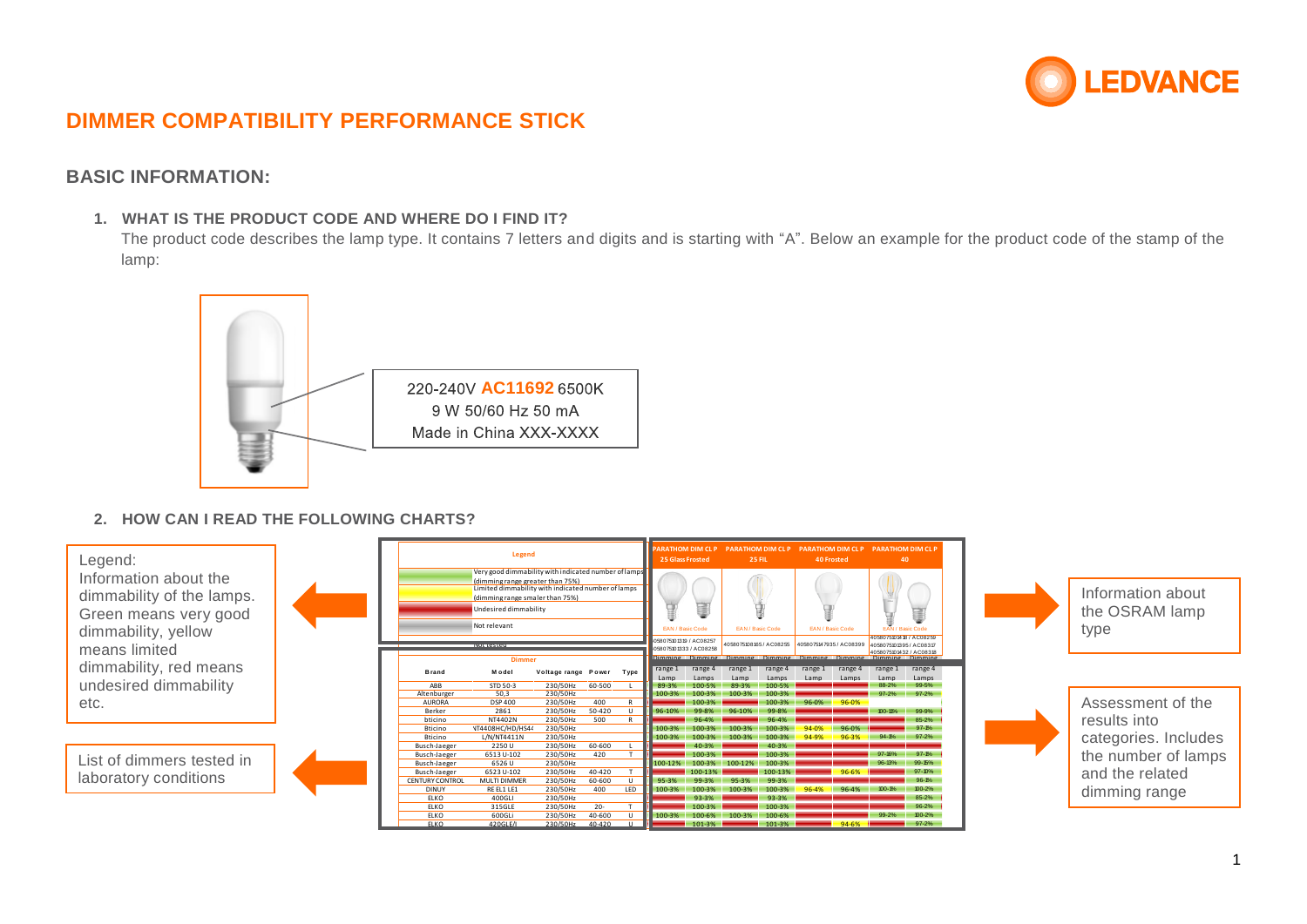

# **DIMMER KOMPATIBILITÄT PERFORMANCE STICK BASISINFORMATIONEN:**

### **1. WAS IST DER PRODUKTCODE UND WO FINDE ICH IHN?**

Der Produktcode beschreibt den Lampentyp. Er besteht aus sieben Buchstaben und Ziffern und beginnt mit einem "A". Nachfolgend ein Beispiel eines Produktcodes auf dem Aufdruck der Lampe.



### **2. WIE LESE ICH DIE FOLGENDEN TABELLEN?**

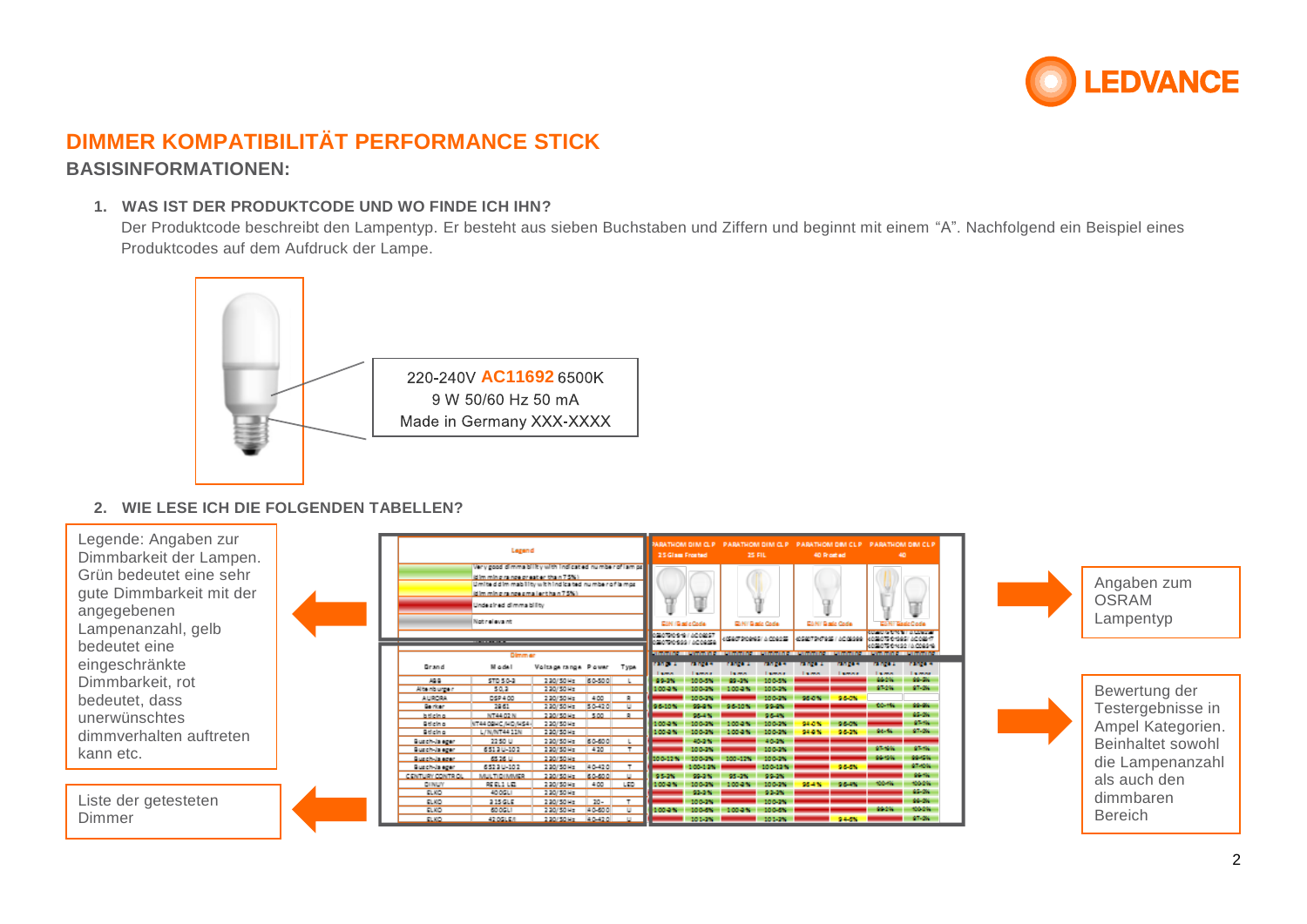

| <b>Legend</b> |                                                      |               |                       |                    |                                                | <b>LED Performance stick</b> |                                                | <b>LED Performance stick</b> |  |
|---------------|------------------------------------------------------|---------------|-----------------------|--------------------|------------------------------------------------|------------------------------|------------------------------------------------|------------------------------|--|
|               |                                                      |               |                       |                    |                                                | <b>E27&amp;B22d9W/FR</b>     |                                                | E27&B22d 12W/FR              |  |
|               | Very good dimmability with indicated number of lamps |               |                       |                    |                                                |                              |                                                |                              |  |
|               | (dimming range greater than 75%)                     |               |                       |                    |                                                |                              |                                                |                              |  |
|               | Limited dimmability with indicated number of lamps   |               |                       |                    |                                                |                              |                                                |                              |  |
|               | (dimming range smaler than 75%)                      |               |                       |                    |                                                |                              |                                                |                              |  |
|               | Undesired dimmability                                |               |                       |                    |                                                |                              |                                                |                              |  |
|               |                                                      |               |                       |                    |                                                |                              |                                                |                              |  |
|               | Not tested                                           |               |                       |                    | <b>EAN / Basic Code</b>                        |                              | EAN / Basic Code                               |                              |  |
|               |                                                      |               |                       |                    | 4058075129269/AC09081                          |                              | 4058075129344/AC09085                          |                              |  |
|               |                                                      |               |                       |                    | 4058075129283/AC09082<br>4058075129306/AC09083 |                              | 4058075129368/AC09086<br>4058075129382/AC09087 |                              |  |
|               |                                                      |               |                       |                    | 4058075129320/AC09084                          |                              | 4058075129405/AC09088                          |                              |  |
|               |                                                      |               |                       |                    | 4058075166868/AC11689                          |                              | 4058075166882/AC11690                          |                              |  |
|               |                                                      |               | 4058075166844/AC11692 |                    | 4058075166905/AC11691                          |                              |                                                |                              |  |
|               | <b>Dimmer</b>                                        |               |                       |                    |                                                | Dimming                      | Dimming                                        | Dimming                      |  |
| <b>Brand</b>  | M o del                                              | Voltage       |                       |                    | range                                          | range                        | range                                          | range                        |  |
|               |                                                      | range         | Power                 | <b>Type</b>        | 1 Lamp                                         | 4 Lamps                      | 1 Lamp                                         | 4 Lamps                      |  |
| Clipsal       | 32ELEDM                                              | 230/50Hz      | 400W                  | <b>LED</b>         | 100-12%                                        | 100-12%                      | 100-12%                                        | 100-12%                      |  |
| Trader        | <b>DIMPALA</b>                                       | 230/50Hz      | 400W                  | $\cup$             | 100-6%                                         | 100-6%                       | 100-6%                                         | 100-6%                       |  |
| Clipsal       | 32E450UDM                                            | 230/50Hz      | 450W                  | U                  | 100-28%                                        | 100-28%                      | 100-28%                                        | 100-28%                      |  |
| <b>HPM</b>    | <b>CAT400T</b>                                       | 230/50Hz      | 400W                  | T                  | 100-19%                                        | 100-19%                      | 100-19%                                        | 100-19%                      |  |
| Lumex         | <b>LOADSMART</b>                                     | 230/50Hz      | 450W                  | $\cup$             | 100-13%                                        | 100-13%                      | 100-13%                                        | 100-13%                      |  |
| SAL           | <b>SDA450</b>                                        | 230/50Hz 450W |                       | T                  | 100-19%                                        | 100-19%                      | 100-19%                                        | 100-19%                      |  |
| Clipsal       | 32ELEDMWE                                            | 230/50Hz 450W |                       | <b>LED</b>         | 100-12%                                        | 100-12%                      | 100-12%                                        | 100-12%                      |  |
| Diginet       | MMDM/PB                                              | 230/50Hz      | 400W                  | <b>Push Button</b> | 100-10%                                        | 100-10%                      | 100-10%                                        | 100-10%                      |  |
| Clipsal       | 32E450LM                                             | 230/50Hz      | 450W                  |                    | 100-19%                                        | 100-19%                      | 100-19%                                        | 100-19%                      |  |
|               |                                                      |               |                       |                    |                                                |                              |                                                |                              |  |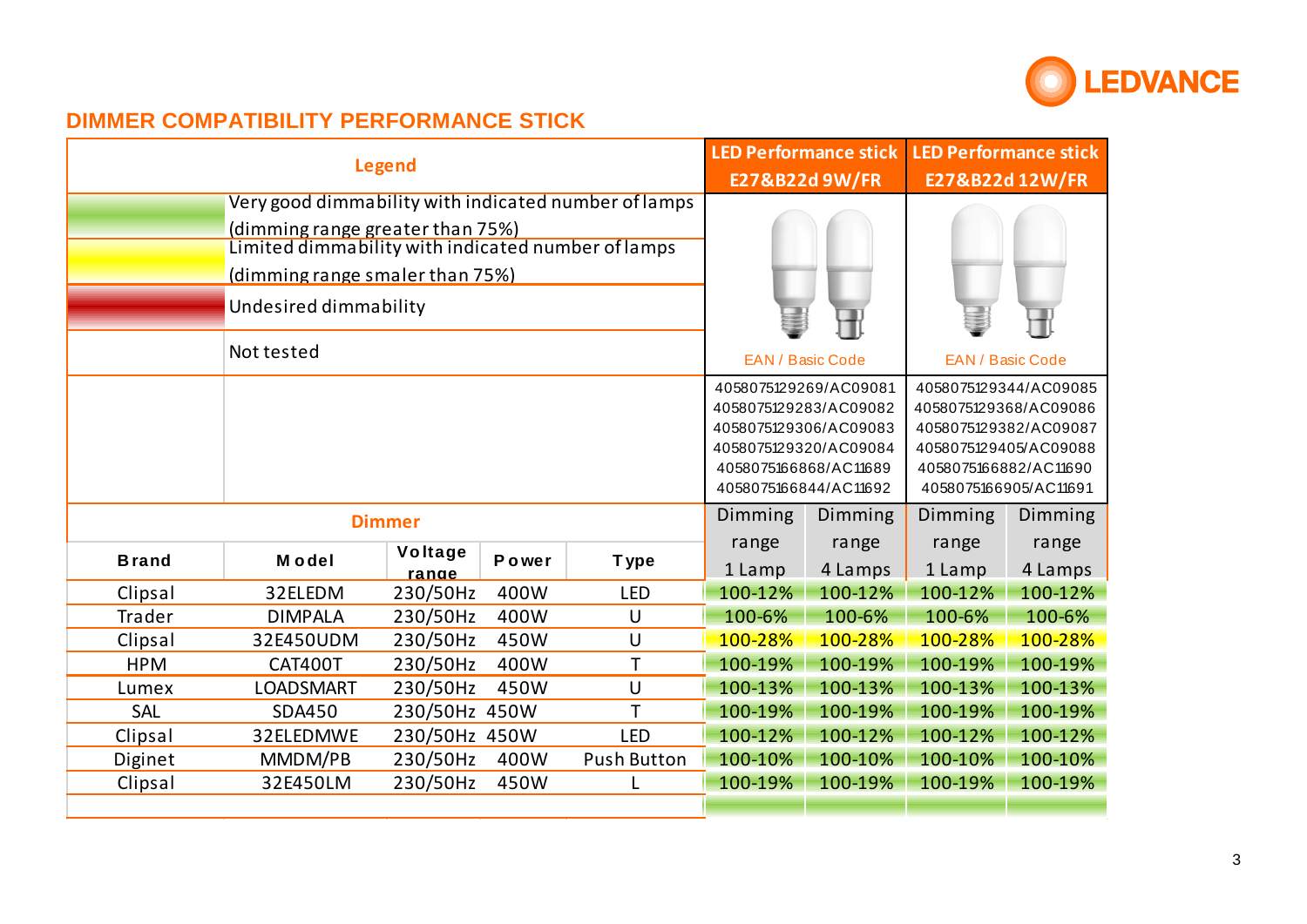

|              | <b>LED Performance stick</b><br><b>E27&amp;B22d 9W/FR</b> |                       | LED Performance stick<br>E27&B22d 12W/FR |                       |                                                |                         |                                                |                         |  |
|--------------|-----------------------------------------------------------|-----------------------|------------------------------------------|-----------------------|------------------------------------------------|-------------------------|------------------------------------------------|-------------------------|--|
|              | Very good dimmability with indicated number of lamps      |                       |                                          |                       |                                                |                         |                                                |                         |  |
|              | (dimming range greater than 75%)                          |                       |                                          |                       |                                                |                         |                                                |                         |  |
|              | Limited dimmability with indicated number of lamps        |                       |                                          |                       |                                                |                         |                                                |                         |  |
|              | (dimming range smaler than 75%)                           |                       |                                          |                       |                                                |                         |                                                |                         |  |
|              | Undesired dimmability                                     |                       |                                          |                       |                                                |                         |                                                |                         |  |
|              | Not tested                                                |                       |                                          |                       |                                                | <b>EAN / Basic Code</b> |                                                | <b>EAN / Basic Code</b> |  |
|              |                                                           |                       |                                          |                       | 4058075129269/AC09081                          |                         | 4058075129344/AC09085                          |                         |  |
|              |                                                           |                       |                                          |                       | 4058075129283/AC09082                          |                         | 4058075129368/AC09086                          |                         |  |
|              |                                                           |                       |                                          |                       | 4058075129306/AC09083<br>4058075129320/AC09084 |                         | 4058075129382/AC09087<br>4058075129405/AC09088 |                         |  |
|              |                                                           |                       |                                          |                       | 4058075166868/AC11689                          |                         | 4058075166882/AC11690                          |                         |  |
|              |                                                           | 4058075166844/AC11692 |                                          | 4058075166905/AC11691 |                                                |                         |                                                |                         |  |
|              | <b>Dimmer</b>                                             |                       |                                          |                       |                                                |                         | Dimming                                        | Dimming                 |  |
|              |                                                           | Voltage               |                                          |                       | range                                          | range                   | range                                          | range                   |  |
| <b>Brand</b> | M o del                                                   | range                 | Power                                    | Type                  | 1 Lamp                                         | 4 Lamps                 | 1 Lamp                                         | 4 Lamps                 |  |
| Clipsal      | 32ELEDM                                                   | 230/50Hz              | 400W                                     | <b>LED</b>            | 100-12%                                        | 100-12%                 | 100-12%                                        | 100-12%                 |  |
| Trader       | <b>DIMPALA</b>                                            | 230/50Hz              | 400W                                     | $\cup$                | 100-6%                                         | 100-6%                  | 100-6%                                         | 100-6%                  |  |
| Clipsal      | 32E450UDM                                                 | 230/50Hz              | 450W                                     | $\cup$                | 100-28%                                        | 100-28%                 | 100-28%                                        | 100-28%                 |  |
| <b>HPM</b>   | CAT400T                                                   | 230/50Hz              | 400W                                     | T                     | 100-19%                                        | 100-19%                 | 100-19%                                        | 100-19%                 |  |
| Lumex        | <b>LOADSMART</b>                                          | 230/50Hz              | 450W                                     | U                     | 100-13%                                        | 100-13%                 | 100-13%                                        | 100-13%                 |  |
| SAL          | <b>SDA450</b>                                             | 230/50Hz 450W         |                                          | T                     | 100-19%                                        | 100-19%                 | 100-19%                                        | 100-19%                 |  |
| Clipsal      | 32ELEDMWE                                                 | 230/50Hz 450W         |                                          | <b>LED</b>            | 100-12%                                        | 100-12%                 | 100-12%                                        | 100-12%                 |  |
| Diginet      | MMDM/PB                                                   | 230/50Hz              | 400W                                     | <b>Push Button</b>    | 100-10%                                        | 100-10%                 | 100-10%                                        | 100-10%                 |  |
| Clipsal      | 32E450LM                                                  | 230/50Hz              | 450W                                     |                       | 100-19%                                        | 100-19%                 | 100-19%                                        | 100-19%                 |  |
|              |                                                           |                       |                                          |                       |                                                |                         |                                                |                         |  |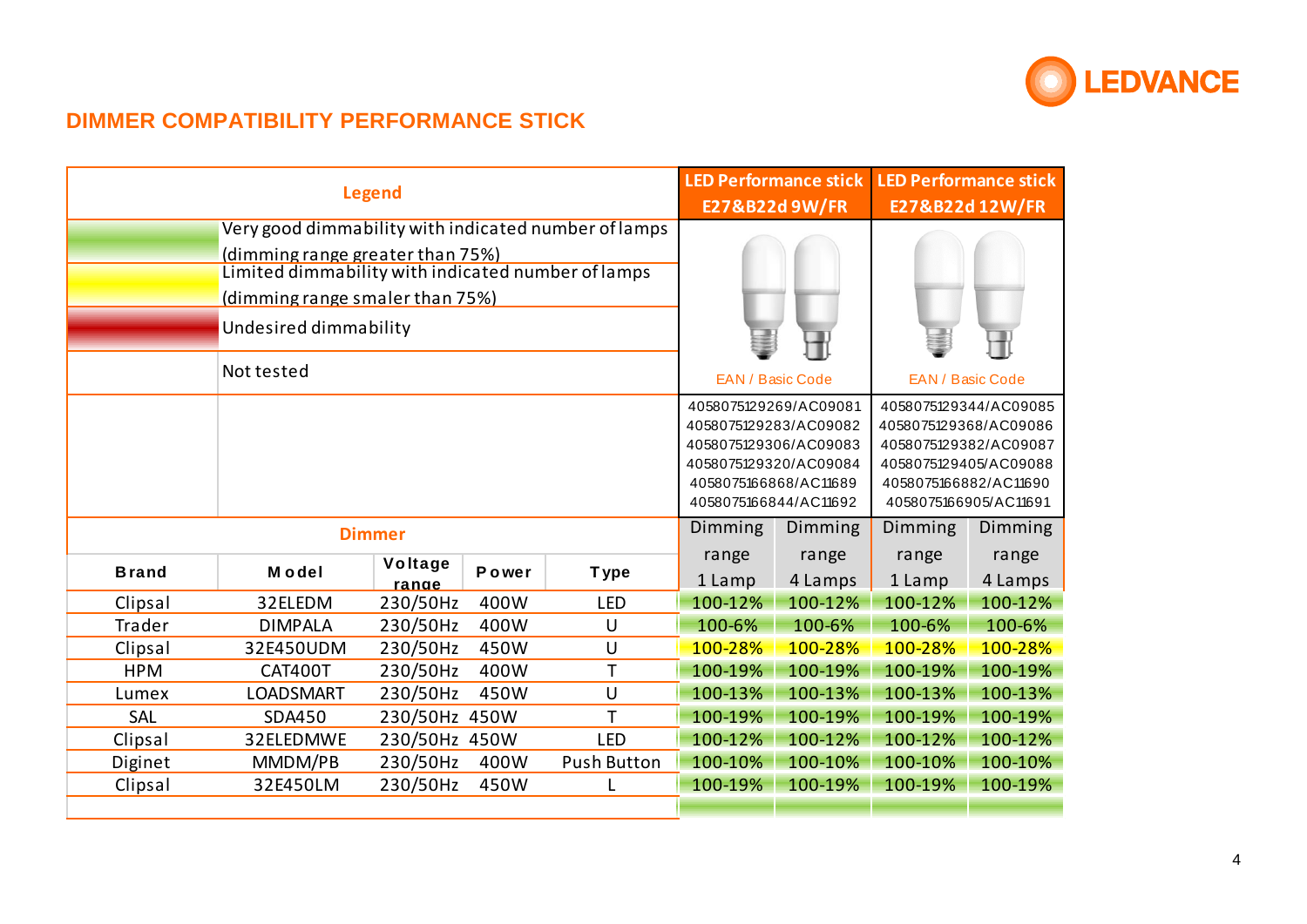

| <b>Legend</b> |                                                      |                                                                                                                                                    |       |                                                                                                                                                    |                         | <b>LED Performance stick</b><br><b>E27&amp;B22d 9W/FR</b> |                         | <b>LED Performance stick</b><br>E27&B22d 12W/FR |  |
|---------------|------------------------------------------------------|----------------------------------------------------------------------------------------------------------------------------------------------------|-------|----------------------------------------------------------------------------------------------------------------------------------------------------|-------------------------|-----------------------------------------------------------|-------------------------|-------------------------------------------------|--|
|               | Very good dimmability with indicated number of lamps |                                                                                                                                                    |       |                                                                                                                                                    |                         |                                                           |                         |                                                 |  |
|               | (dimming range greater than 75%)                     |                                                                                                                                                    |       |                                                                                                                                                    |                         |                                                           |                         |                                                 |  |
|               | Limited dimmability with indicated number of lamps   |                                                                                                                                                    |       |                                                                                                                                                    |                         |                                                           |                         |                                                 |  |
|               | (dimming range smaler than 75%)                      |                                                                                                                                                    |       |                                                                                                                                                    |                         |                                                           |                         |                                                 |  |
|               | Undesired dimmability                                |                                                                                                                                                    |       |                                                                                                                                                    |                         |                                                           |                         |                                                 |  |
|               | Not tested                                           |                                                                                                                                                    |       |                                                                                                                                                    | <b>EAN / Basic Code</b> |                                                           | <b>EAN / Basic Code</b> |                                                 |  |
|               |                                                      | 4058075129269/AC09081<br>4058075129283/AC09082<br>4058075129306/AC09083<br>4058075129320/AC09084<br>4058075166868/AC11689<br>4058075166844/AC11692 |       | 4058075129344/AC09085<br>4058075129368/AC09086<br>4058075129382/AC09087<br>4058075129405/AC09088<br>4058075166882/AC11690<br>4058075166905/AC11691 |                         |                                                           |                         |                                                 |  |
|               | <b>Dimmer</b>                                        |                                                                                                                                                    |       |                                                                                                                                                    |                         |                                                           | Dimming                 | Dimming                                         |  |
|               |                                                      |                                                                                                                                                    |       |                                                                                                                                                    | range                   | range                                                     | range                   | range                                           |  |
| <b>Brand</b>  | <b>Model</b>                                         | Voltage<br>range                                                                                                                                   | Power | T ype                                                                                                                                              | 1 Lamp                  | 4 Lamps                                                   | 1 Lamp                  | 4 Lamps                                         |  |
| Clipsal       | 32ELEDM                                              | 230/50Hz                                                                                                                                           | 400W  | <b>LED</b>                                                                                                                                         | 100-12%                 | 100-12%                                                   | 100-12%                 | 100-12%                                         |  |
| Trader        | <b>DIMPALA</b>                                       | 230/50Hz                                                                                                                                           | 400W  | $\cup$                                                                                                                                             | 100-6%                  | 100-6%                                                    | 100-6%                  | 100-6%                                          |  |
| Clipsal       | 32E450UDM                                            | 230/50Hz                                                                                                                                           | 450W  | U                                                                                                                                                  | 100-28%                 | 100-28%                                                   | 100-28%                 | 100-28%                                         |  |
| <b>HPM</b>    | <b>CAT400T</b>                                       | 230/50Hz                                                                                                                                           | 400W  | T                                                                                                                                                  | 100-19%                 | 100-19%                                                   | 100-19%                 | 100-19%                                         |  |
| Lumex         | <b>LOADSMART</b>                                     | 230/50Hz                                                                                                                                           | 450W  | U                                                                                                                                                  | 100-13%                 | 100-13%                                                   | 100-13%                 | 100-13%                                         |  |
| <b>SAL</b>    | <b>SDA450</b>                                        | 230/50Hz 450W                                                                                                                                      |       | $\mathsf{T}$                                                                                                                                       | 100-19%                 | 100-19%                                                   | 100-19%                 | 100-19%                                         |  |
| Clipsal       | 32ELEDMWE                                            | 230/50Hz 450W                                                                                                                                      |       | <b>LED</b>                                                                                                                                         | 100-12%                 | 100-12%                                                   | 100-12%                 | 100-12%                                         |  |
| Diginet       | MMDM/PB                                              | 230/50Hz                                                                                                                                           | 400W  | <b>Push Button</b>                                                                                                                                 | 100-10%                 | 100-10%                                                   | 100-10%                 | 100-10%                                         |  |
| Clipsal       | 32E450LM                                             | 230/50Hz                                                                                                                                           | 450W  | L                                                                                                                                                  | 100-19%                 | 100-19%                                                   | 100-19%                 | 100-19%                                         |  |
|               |                                                      |                                                                                                                                                    |       |                                                                                                                                                    |                         |                                                           |                         |                                                 |  |